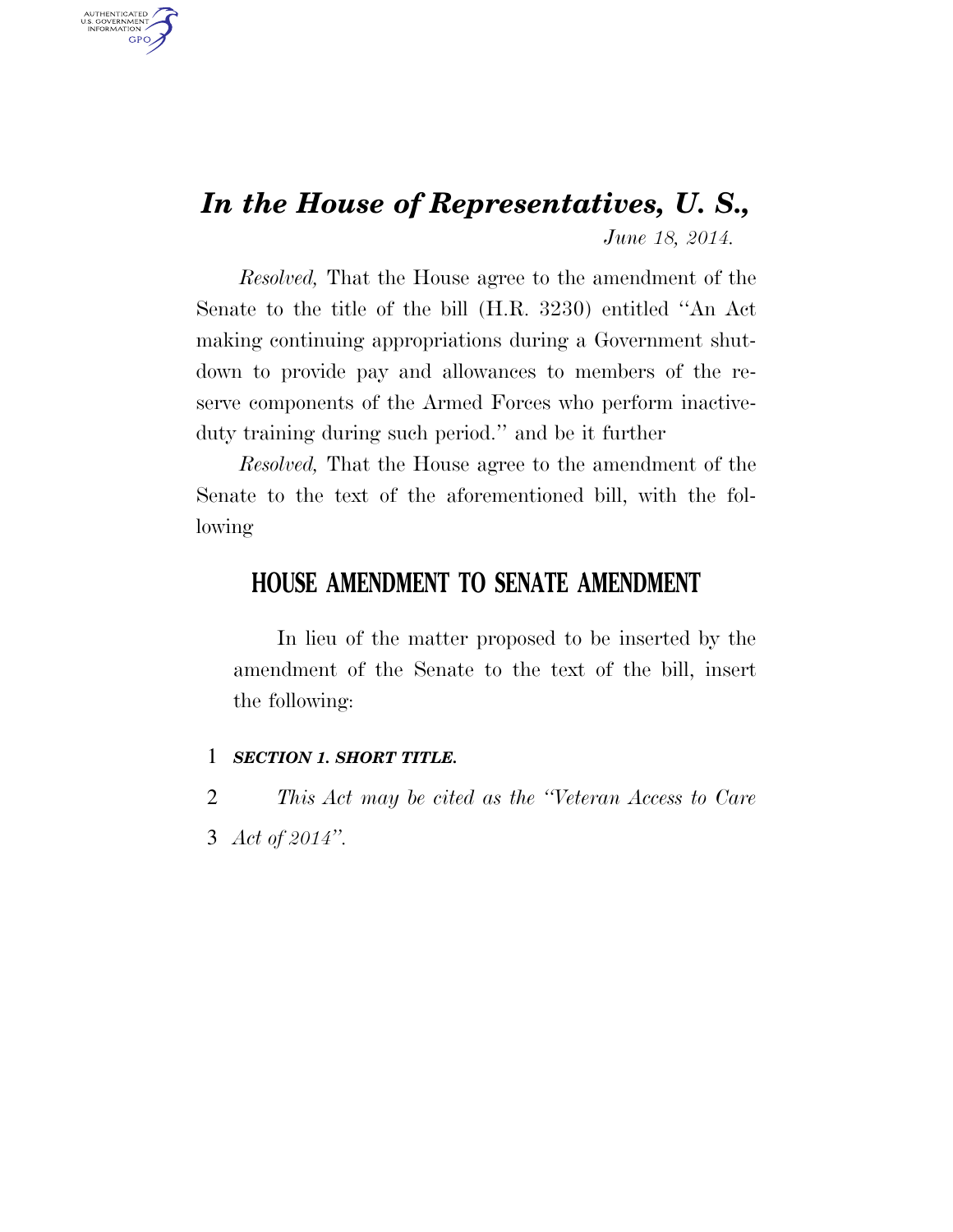*SEC. 2. PROVISION OF HOSPITAL CARE AND MEDICAL SERV- ICES AT NON-DEPARTMENT OF VETERANS AF- FAIRS FACILITIES FOR DEPARTMENT OF VET- ERANS AFFAIRS PATIENTS WITH EXTENDED WAITING TIMES FOR APPOINTMENTS AT DE-PARTMENT FACILITIES.* 

 *(a) IN GENERAL.—As authorized by section 1710 of title 38, United States Code, the Secretary of Veterans Af- fairs (in this Act referred to as the ''Secretary'') shall enter into contracts with such non-Department facilities as may be necessary in order to furnish hospital care and medical services to covered veterans who are eligible for such care and services under chapter 17 of title 38, United States Code. To the greatest extent possible, the Secretary shall carry out this section using contracts entered into before the date of the enactment of this Act.* 

 *(b) COVERED VETERANS.—For purposes of this sec-tion, the term ''covered veteran'' means a veteran—* 

 *(1) who is enrolled in the patient enrollment sys- tem under section 1705 of title 38, United States Code;* 

*(2) who—* 

 *(A) has waited longer than the wait-time goals of the Veterans Health Administration (as of June 1, 2014) for an appointment for hospital*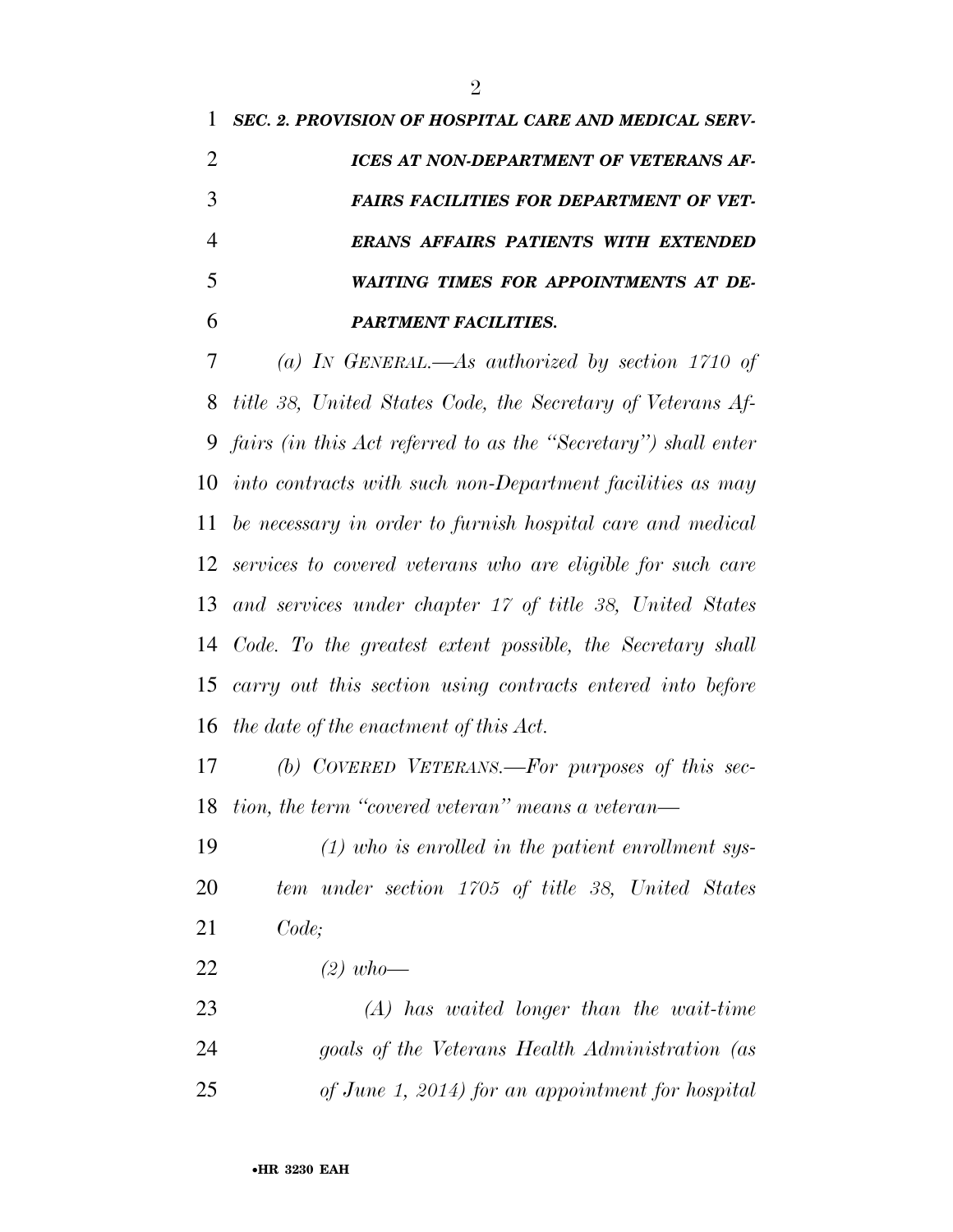| $\mathbf{1}$   | care or medical services in a facility of the De-              |
|----------------|----------------------------------------------------------------|
| $\overline{2}$ | partment;                                                      |
| 3              | $(B)$ has been notified by a facility of the                   |
| $\overline{4}$ | Department that an appointment for hospital                    |
| 5              | care or medical services is not available within               |
| 6              | such wait-time goals; or                                       |
| 7              | $(C)$ resides more than 40 miles from the                      |
| 8              | medical facility of the Department of Veterans                 |
| 9              | Affairs, including a community-based outpatient                |
| 10             | clinic, that is closest to the residence of the vet-           |
| 11             | eran; and                                                      |
| 12             | $(3)$ who makes an election to receive such care or            |
| 13             | services in a non-Department facility.                         |
| 14             | (c) FOLLOW-UP CARE.—In carrying out this section,              |
| 15             | the Secretary shall ensure that, at the election of a covered  |
| 16             | veteran who receives hospital care or medical services at      |
| 17             | a non-Department facility in an episode of care under this     |
| 18             | section, the veteran receives such hospital care and medical   |
| 19             | services at such non-Department facility through the com-      |
| 20             | pletion of the episode of care (but for a period not exceeding |
| 21             | 60 days), including all specialty and ancillary services       |
| 22             | deemed necessary as part of the treatment recommended in       |
| 23             | the course of such hospital care or medical services.          |
| 24             | (d) REPORT.—The Secretary shall submit to Congress             |
| 25             | a quarterly report on hospital care and medical services       |

•**HR 3230 EAH**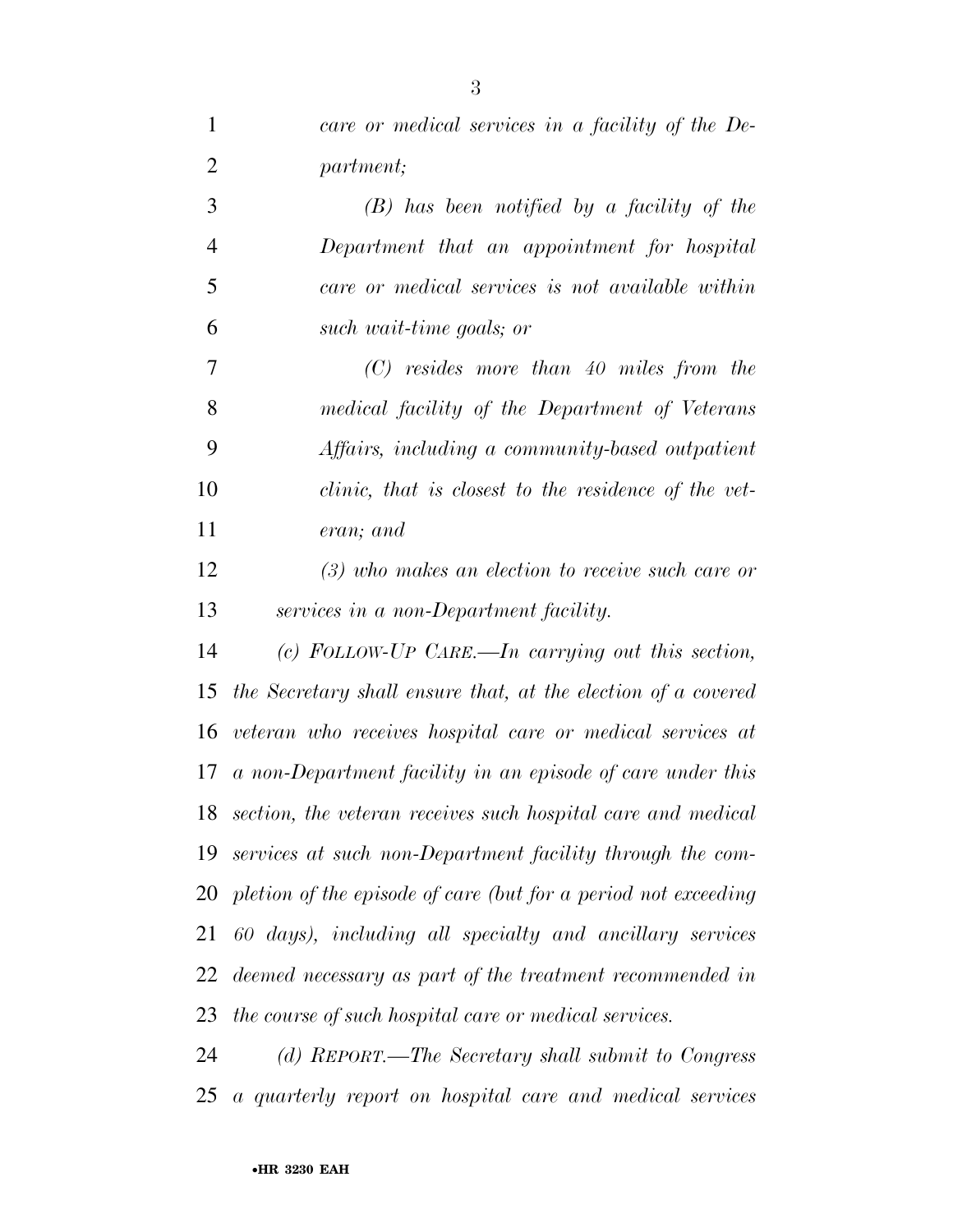*furnished pursuant to this section. Such report shall include information, for the quarter covered by the report, regard-ing—* 

 *(1) the number of veterans who received care or services at non-Department facilities pursuant to this section;* 

 *(2) the number of veterans who were eligible to receive care or services pursuant to this section but who elected to continue waiting for an appointment at a Department facility;* 

 *(3) the purchase methods used to provide the care and services at non-Department facilities, including the rate of payment for individual authorizations for such care and services; and* 

 *(4) any other matters the Secretary determines appropriate.* 

 *(e) DEFINITIONS.—For purposes of this section, the terms ''facilities of the Department'', ''non-Department fa- cilities'', ''hospital care'', and ''medical services'' have the meanings given such terms in section 1701 of title 38, United States Code.* 

 *(f) IMPLEMENTATION.—The Secretary shall begin im- plementing this section on the date of the enactment of this Act.*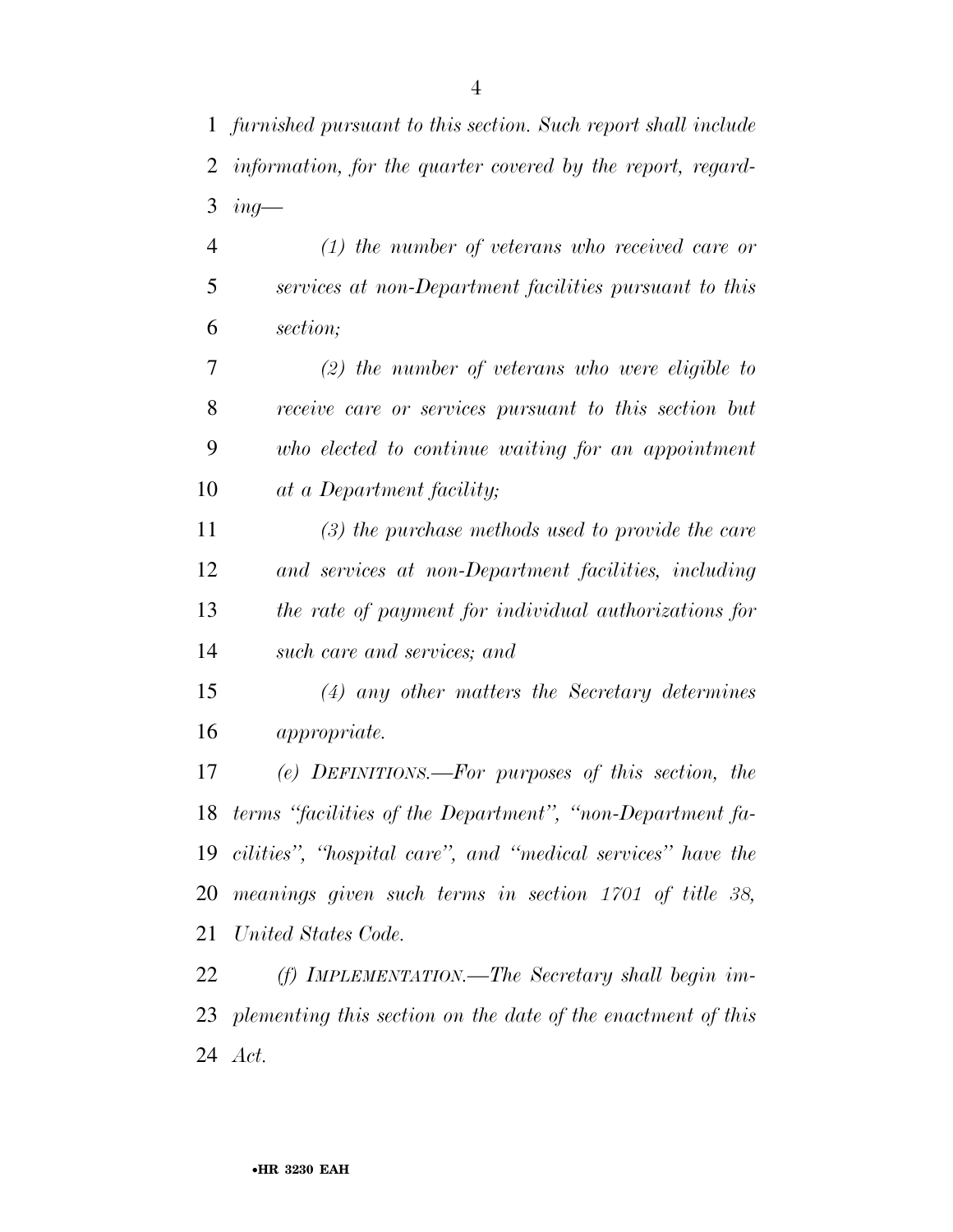*(g) CONSTRUCTION.—Nothing in this section shall be construed to authorize payment for care or services not oth- erwise covered under chapter 17 of title 38, United States Code.* 

 *(h) TERMINATION.—The authority of the Secretary under this section shall terminate with respect to any hos- pital care or medical services furnished after the end of the 2-year period beginning on the date of the enactment of this Act, except that in the case of an episode of care for which hospital care or medical services is furnished in a non-De- partment facility pursuant to this section before the end of such period, such termination shall not apply to such care and services furnished during the remainder of such episode of care but not to exceed a period of 60 days.* 

## *SEC. 3. EXPANDED ACCESS TO HOSPITAL CARE AND MED-ICAL SERVICES.*

 *(a) IN GENERAL.—To the extent that appropriations are available for the Veterans Health Administration of the Department of Veterans Affairs for medical services, to the extent that the Secretary of Veterans Affairs is unable to provide access, within the wait-time goals of the Veterans Health Administration (as of June 1, 2014), to hospital care or medical services to a covered veteran who is eligible for such care or services under chapter 17 of title 38, United States Code, under contracts described in section 2, the Sec-*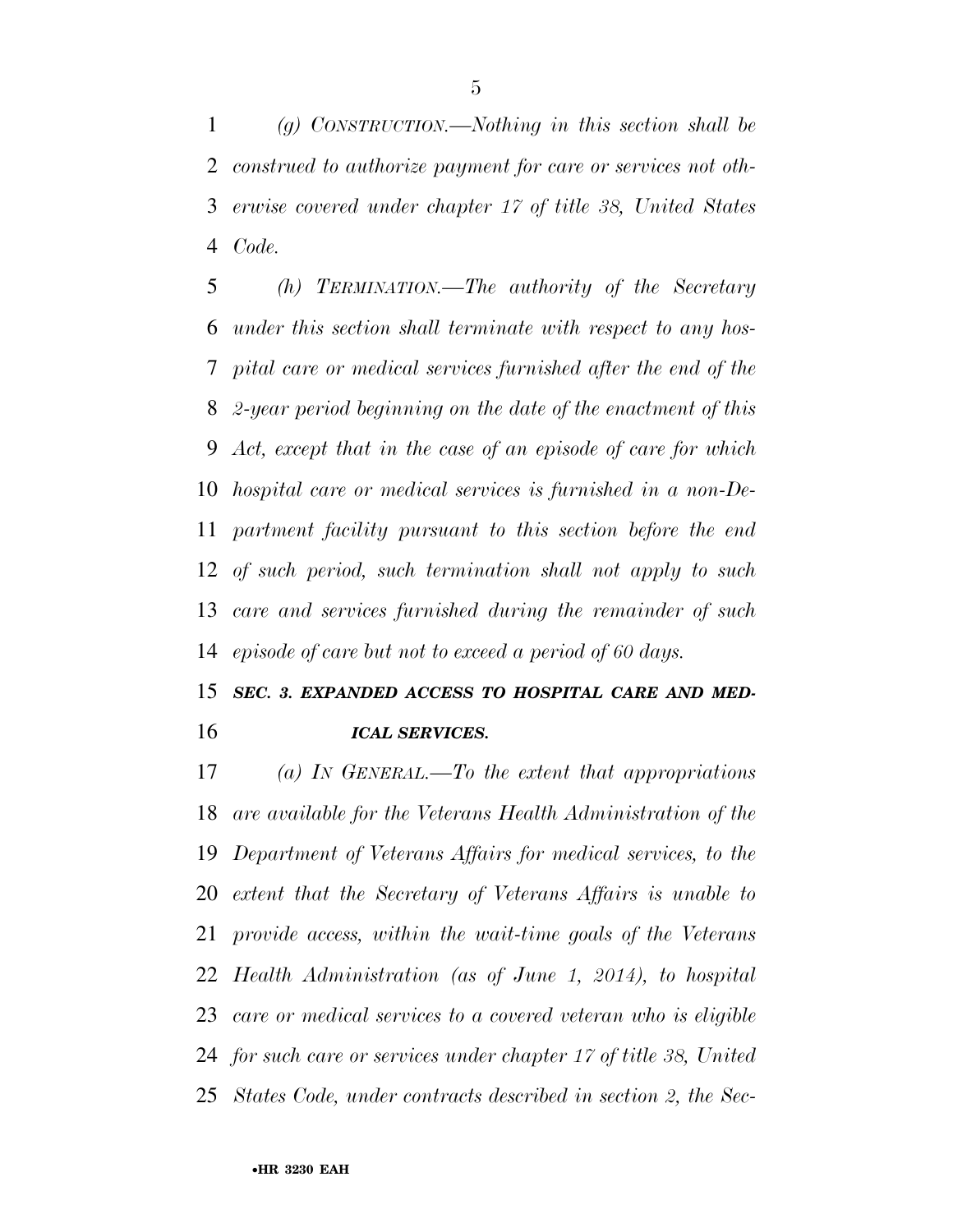*retary shall reimburse any non-Department facility with which the Secretary has not entered into a contract to fur- nish hospital care or medical services for furnishing such hospital care or medical services to such veteran, if the vet- eran elects to receive such care or services from the non- Department facility. The Secretary shall reimburse the fa- cility for the care or services furnished to the veteran at the greatest of the following rates:* 

 *(1) VA PAYMENT RATE.—The rate of reimburse- ment for such care or services established by the Sec-retary of Veterans Affairs.* 

 *(2) MEDICARE PAYMENT RATE.—The payment rate for such care or services or comparable care or services under the Medicare program under title XVIII of the Social Security Act.* 

 *(3) TRICARE PAYMENT RATE.—The reimburse- ment rate for such care or services furnished to a member of the Armed Forces under chapter 55 of title 10, United States Code.* 

 *(b) COVERED VETERANS.—For purposes of this sec-tion, the term ''covered veteran'' means a veteran—* 

 *(1) who is enrolled in the patient enrollment sys- tem under section 1705 of title 38, United States Code; and* 

*(2) who—*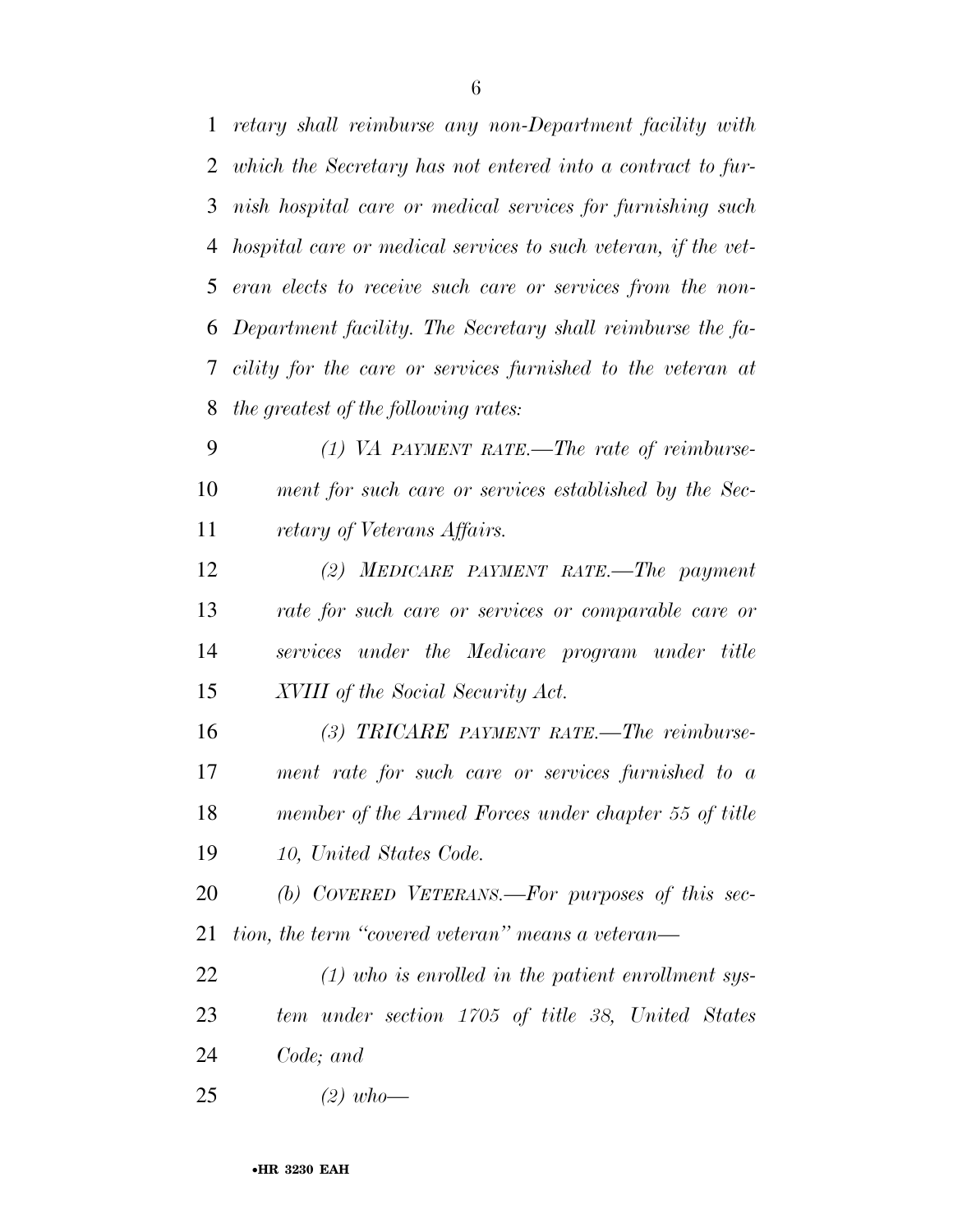| $\mathbf{1}$   | $(A)$ has waited longer than the wait-time                      |
|----------------|-----------------------------------------------------------------|
| $\overline{2}$ | goals of the Veterans Health Administration (as                 |
| 3              | of June 1, 2014) for an appointment for hospital                |
| $\overline{4}$ | care or medical services in a facility of the De-               |
| 5              | partment;                                                       |
| 6              | $(B)$ has been notified by a facility of the                    |
| 7              | Department that an appointment for hospital                     |
| 8              | care or medical services is not available within                |
| 9              | such wait-time goals after the date for which the               |
| 10             | veteran requests the appointment; or                            |
| 11             | $(C)$ who resides more than 40 miles from                       |
| 12             | the medical facility of the Department of Vet-                  |
| 13             | erans Affairs, including a community-based out-                 |
| 14             | patient clinic, that is closest to the residence of             |
| 15             | the veteran.                                                    |
| 16             | (c) DEFINITIONS.—For purposes of this section, the              |
| 17             | terms "facilities of the Department", "non-Department fa-       |
| 18             | cilities", "hospital care", and "medical services" have the     |
| 19             | meanings given such terms in section 1701 of title 38,          |
| 20             | United States Code.                                             |
| 21             | (d) IMPLEMENTATION.—The Secretary shall begin im-               |
|                | 22 plementing this section on the date of the enactment of this |
|                | 23 <i>Act.</i>                                                  |
| 24             | (e) CONSTRUCTION.—Nothing in this section shall be              |
| 25             | construed to authorize payment for care or services not oth-    |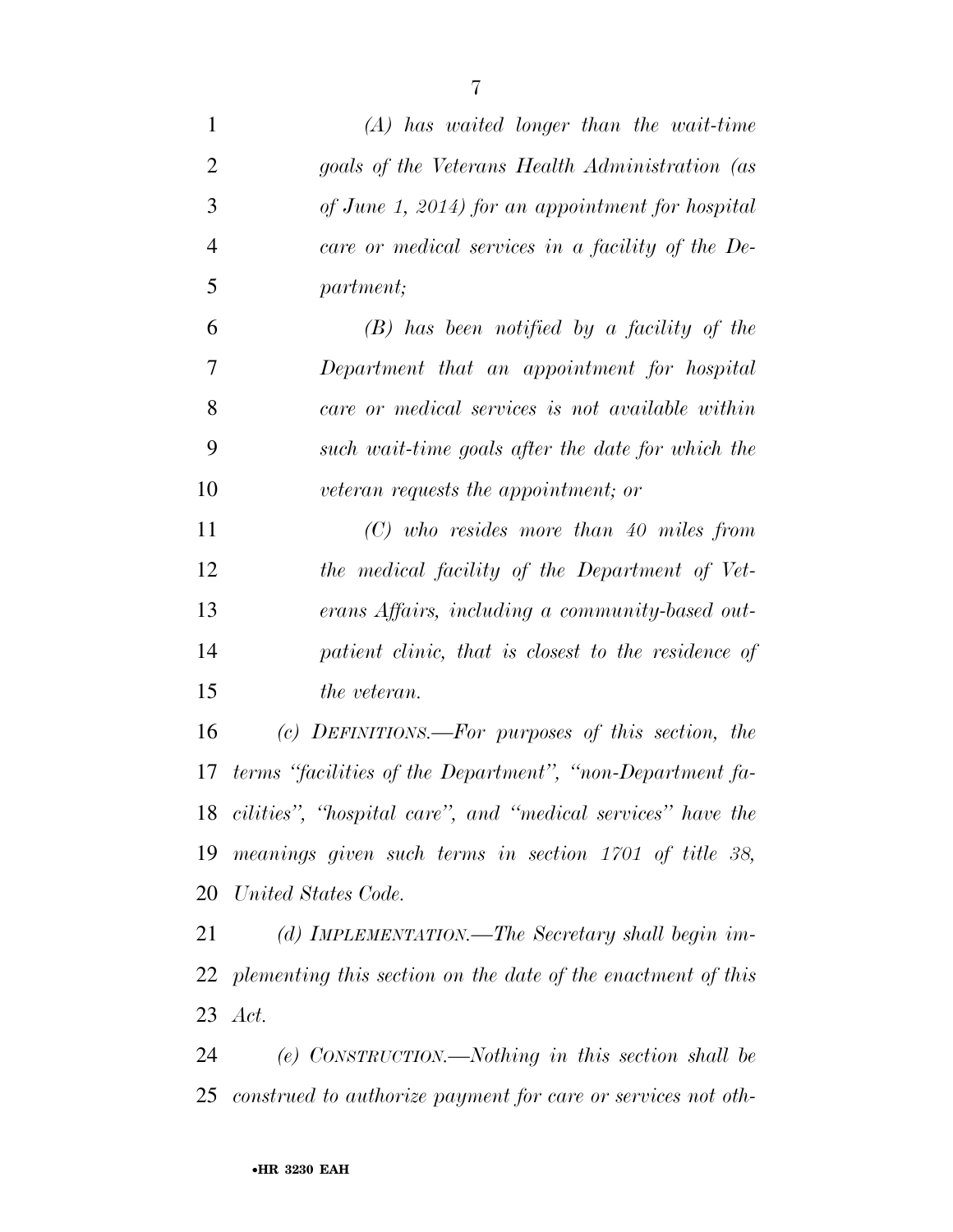*erwise covered under chapter 17 of title 38, United States Code.* 

 *(f) TERMINATION.—The authority of the Secretary under this section shall terminate with respect to care or services furnished after the date that is 2 years after the date of the enactment of this Act.* 

### *SEC. 4. INDEPENDENT ASSESSMENT OF VETERANS HEALTH ADMINISTRATION PERFORMANCE.*

 *(a) INDEPENDENT ASSESSMENT REQUIRED.—Not later than 120 days after the date of the enactment of this Act, the Secretary of Veterans Affairs shall enter into a con- tract or contracts with a private sector entity or entities with experience in the delivery systems of the Veterans Health Administration and the private sector and in health care management to conduct an independent assessment of hospital care and medical services furnished in medical fa- cilities of the Department of Veterans Affairs. Such assess-ment shall address each of the following:* 

 *(1) The current and projected demographics and unique care needs of the patient population served by the Department of Veterans Affairs.* 

 *(2) The current and projected health care capa- bilities and resources of the Department, including hospital care and medical services furnished by non-Department facilities under contract with the Depart-*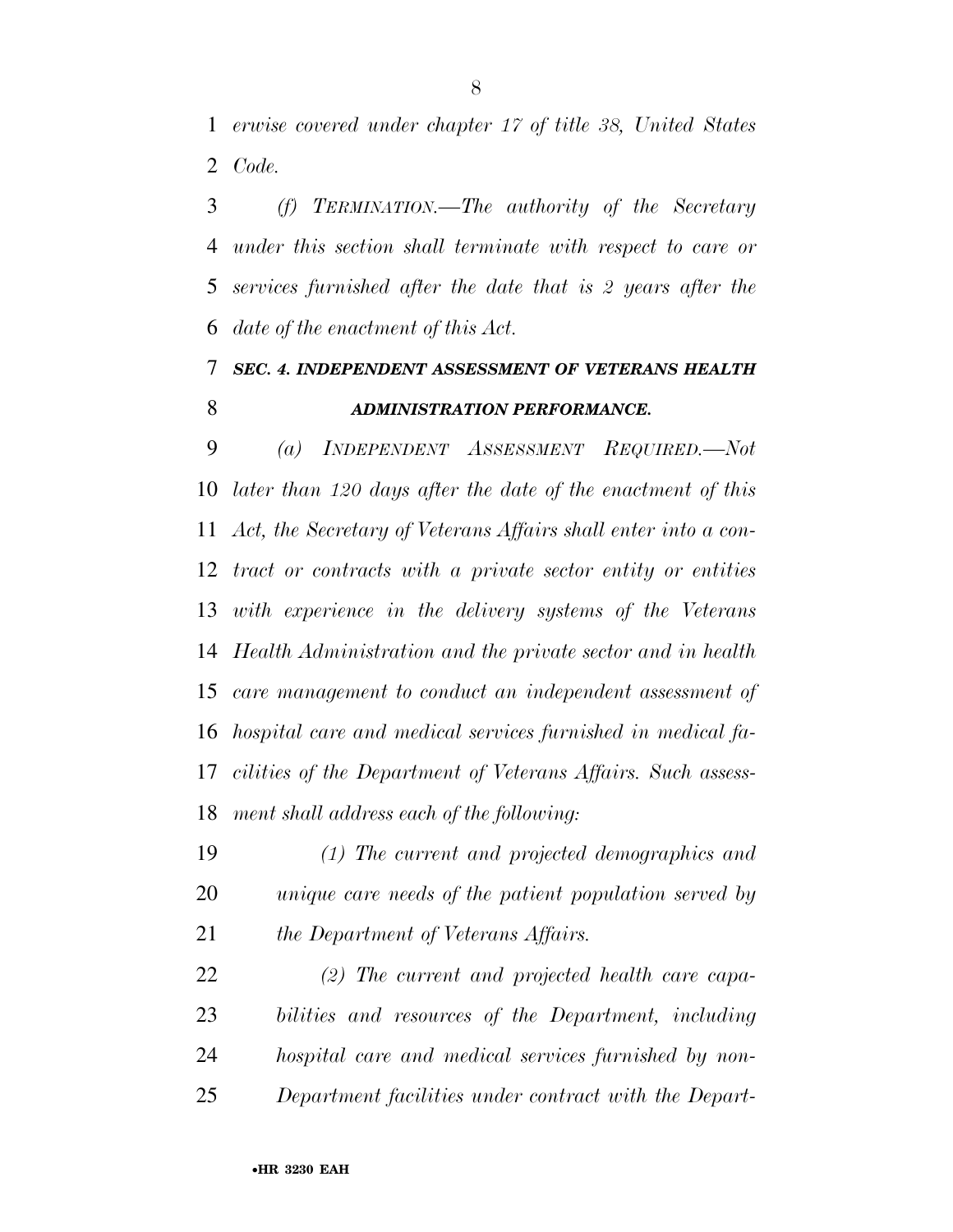*ment, to provide timely and accessible care to eligible veterans.* 

| 3              | (3) The authorities and mechanisms under which          |
|----------------|---------------------------------------------------------|
| $\overline{4}$ | the Secretary may furnish hospital care and medical     |
| 5              | services at non-Department facilities, including an     |
| 6              | assessment of whether the Secretary should have the     |
| 7              | authority to furnish such care and services at such fa- |
| 8              | cilities through the completion of episodes of care.    |
| 9              | $(4)$ The appropriate system-wide access standard       |
| 10             | applicable to hospital care and medical services fur-   |
| 11             | nished by and through the Department of Veterans        |
| 12             | Affairs and recommendations relating to access stand-   |
| 13             | ards specific to individual specialties and standards   |
| 14             | for post-care rehabilitation.                           |
| 15             | (5) The current organization, processes, and tools      |
| 16             | used to support clinical staffing and documentation.    |
| 17             | (6) The staffing levels and productivity stand-         |
| 18             | ards, including a comparison with industry perform-     |
| 19             | ance percentiles.                                       |
| 20             | (7) Information technology strategies of the Vet-       |
| 21             | erans Health Administration, including an identi-       |
| 22             | fication of technology weaknesses and opportunities,    |
| 23             | especially as they apply to clinical documentation of   |
| 24             | hospital care and medical services provided in non-     |
| 25             | Department facilities.                                  |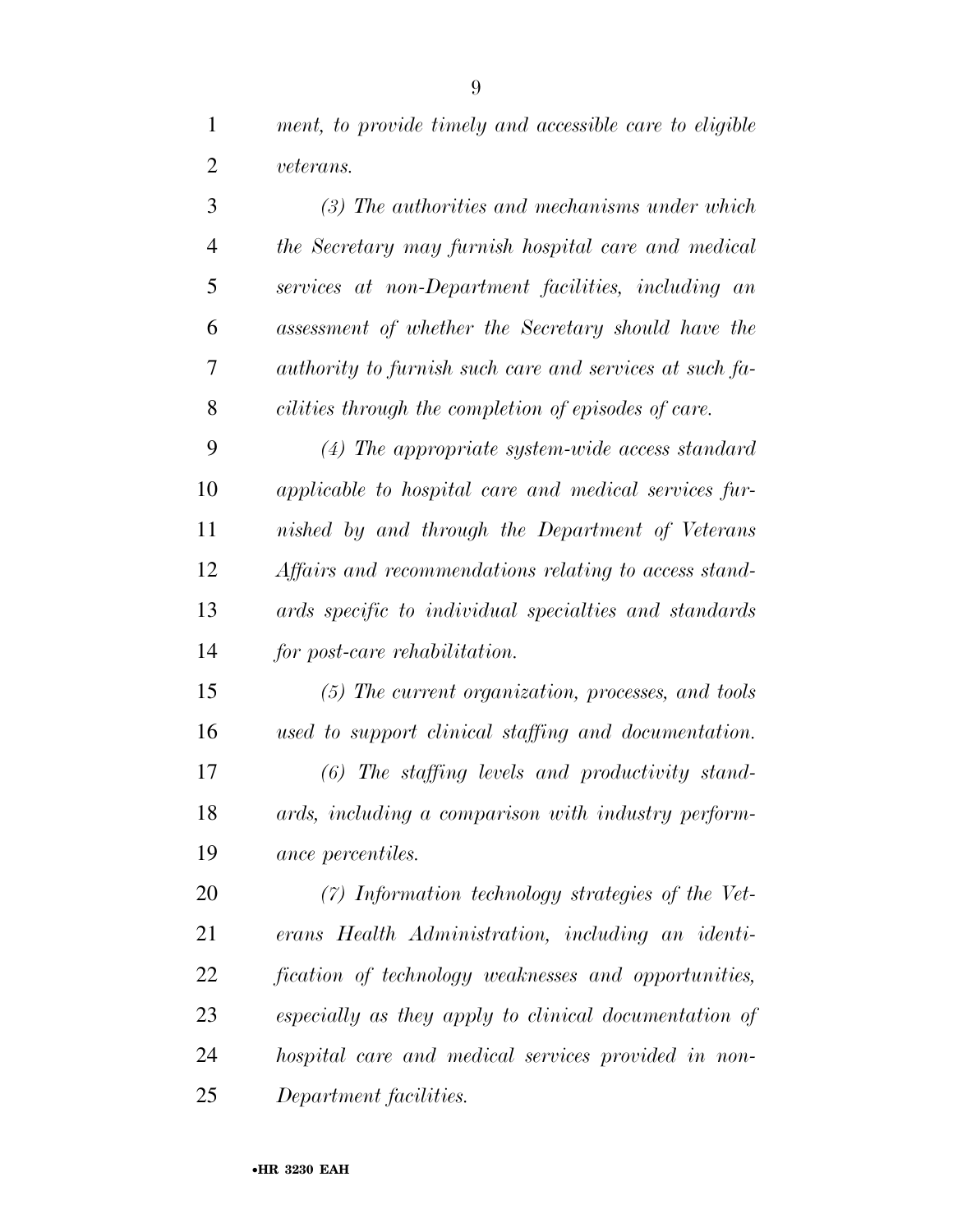| $\mathbf{1}$   | (8) Business processes of the Veterans Health Ad-               |
|----------------|-----------------------------------------------------------------|
| $\overline{2}$ | ministration, including non-Department care, insur-             |
| 3              | ance identification, third-party revenue collection,            |
| $\overline{4}$ | and vendor reimbursement.                                       |
| 5              | (b) ASSESSMENT OUTCOMES.—The assessment con-                    |
| 6              | ducted pursuant to subsection $(a)$ shall include the fol-      |
| 7              | lowing:                                                         |
| 8              | $(1)$ An identification of improvement areas out-               |
| 9              | lined both qualitatively and quantitatively, taking             |
| 10             | into consideration Department of Veterans Affairs di-           |
| 11             | rectives and industry benchmarks from outside the               |
| 12             | Federal Government.                                             |
| 13             | $(2)$ Recommendations for how to address the im-                |
| 14             | provement areas identified under paragraph (1) relat-           |
| 15             | ing to structure, accountability, process changes, tech-        |
| 16             | nology, and other relevant drivers of performance.              |
| 17             | $(3)$ The business case associated with making the              |
| 18             | improvements and recommendations identified in                  |
| 19             | paragraphs $(1)$ and $(2)$ .                                    |
| 20             | (4) Findings and supporting analysis on how                     |
| 21             | credible conclusions were established.                          |
| 22             | (c) PROGRAM INTEGRATOR.—If the Secretary enters                 |
| 23             | into contracts with more than one private sector entity         |
| 24             | under subsection $(a)$ , the Secretary shall designate one such |
|                | 25 entity as the program integrator. The program integrator     |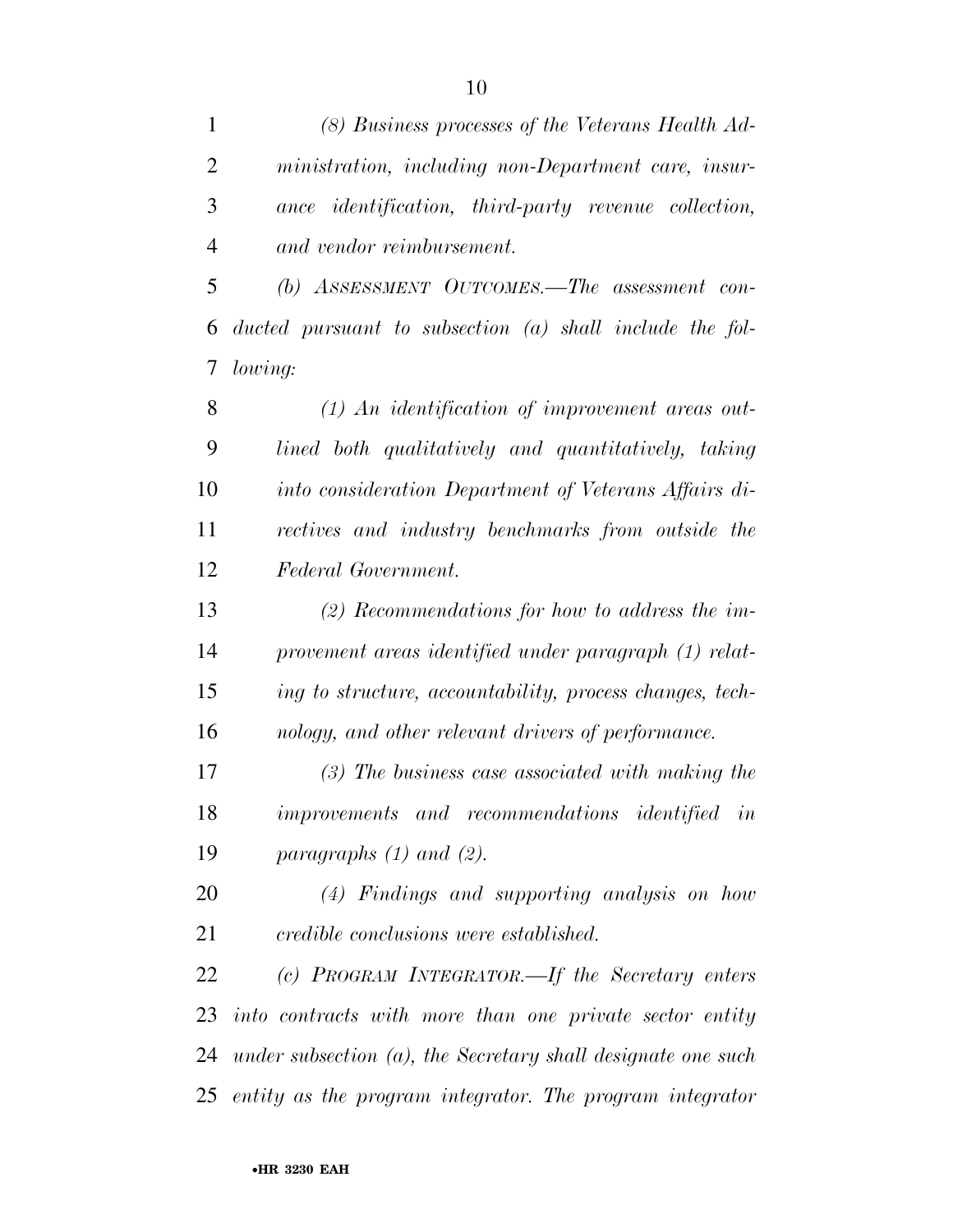*(d) SUBMITTAL OF REPORTS TO CONGRESS.— (1) REPORT ON INDEPENDENT ASSESSMENT.— Not later than 10 months after entering into the con- tract under subsection (a), the Secretary shall submit to the Committees on Veterans' Affairs of the Senate and House of Representatives the findings and rec- ommendations of the independent assessment required by such subsection.* 

 *(2) REPORT ON VA ACTION PLAN TO IMPLEMENT RECOMMENDATIONS IN ASSESSMENT.—Not later than 120 days after the date of submission of the report under paragraph (1), the Secretary shall submit to such Committees on the Secretary's response to the findings of the assessment and shall include an action plan, including a timeline, for fully implementing the recommendations of the assessment.* 

 *SEC. 5. LIMITATION ON AWARDS AND BONUSES TO EM- PLOYEES OF DEPARTMENT OF VETERANS AF-FAIRS.* 

 *For each of fiscal years 2014 through 2016, the Sec-retary of Veterans Affairs may not pay awards or bonuses*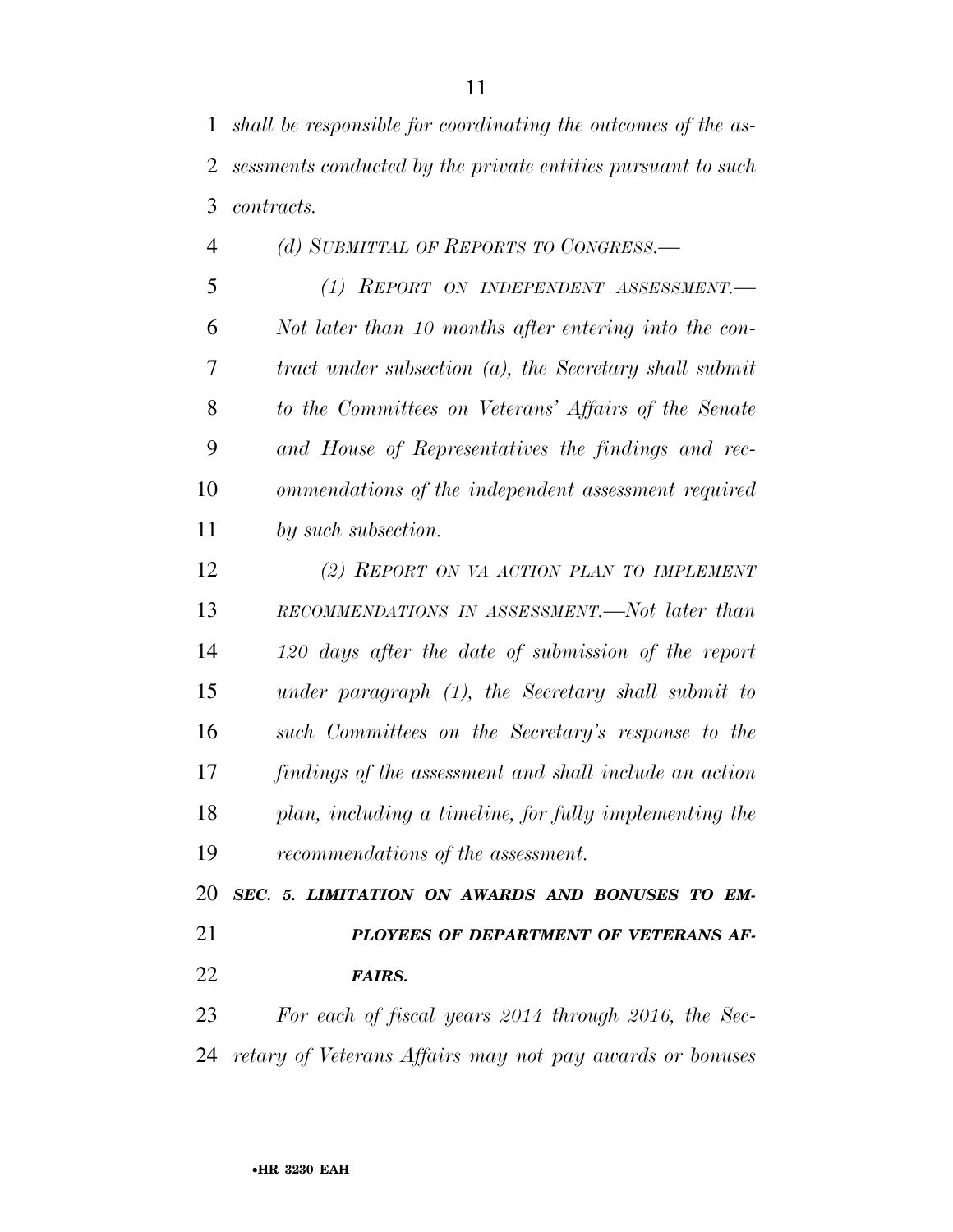*under chapter 45 or 53 of title 5, United States Code, or any other awards or bonuses authorized under such title. SEC. 6. OMB ESTIMATE OF BUDGETARY EFFECTS AND NEEDED TRANSFER AUTHORITY.* 

 *Not later than 30 days after the date of the enactment of this Act, the Director of the Office of Management and Budget shall transmit to the Committees on Appropria- tions, the Budget, and Veterans' Affairs of the House of Rep-resentatives and of the Senate—* 

 *(1) an estimate of the budgetary effects of sec-tions 2 and 3;* 

 *(2) any transfer authority needed to utilize the savings from section 5 to satisfy such budgetary ef-fects; and* 

 *(3) if necessary, a request for any additional budgetary resources, or transfers or reprogramming of existing budgetary resources, necessary to provide funding for sections 2 and 3.* 

*SEC. 7. REMOVAL OF SENIOR EXECUTIVE SERVICE EMPLOY-*

# *EES OF THE DEPARTMENT OF VETERANS AF-*

*FAIRS FOR PERFORMANCE.* 

 *(a) IN GENERAL.—Chapter 7 of title 38, United States Code, is amended by adding at the end the following new section:*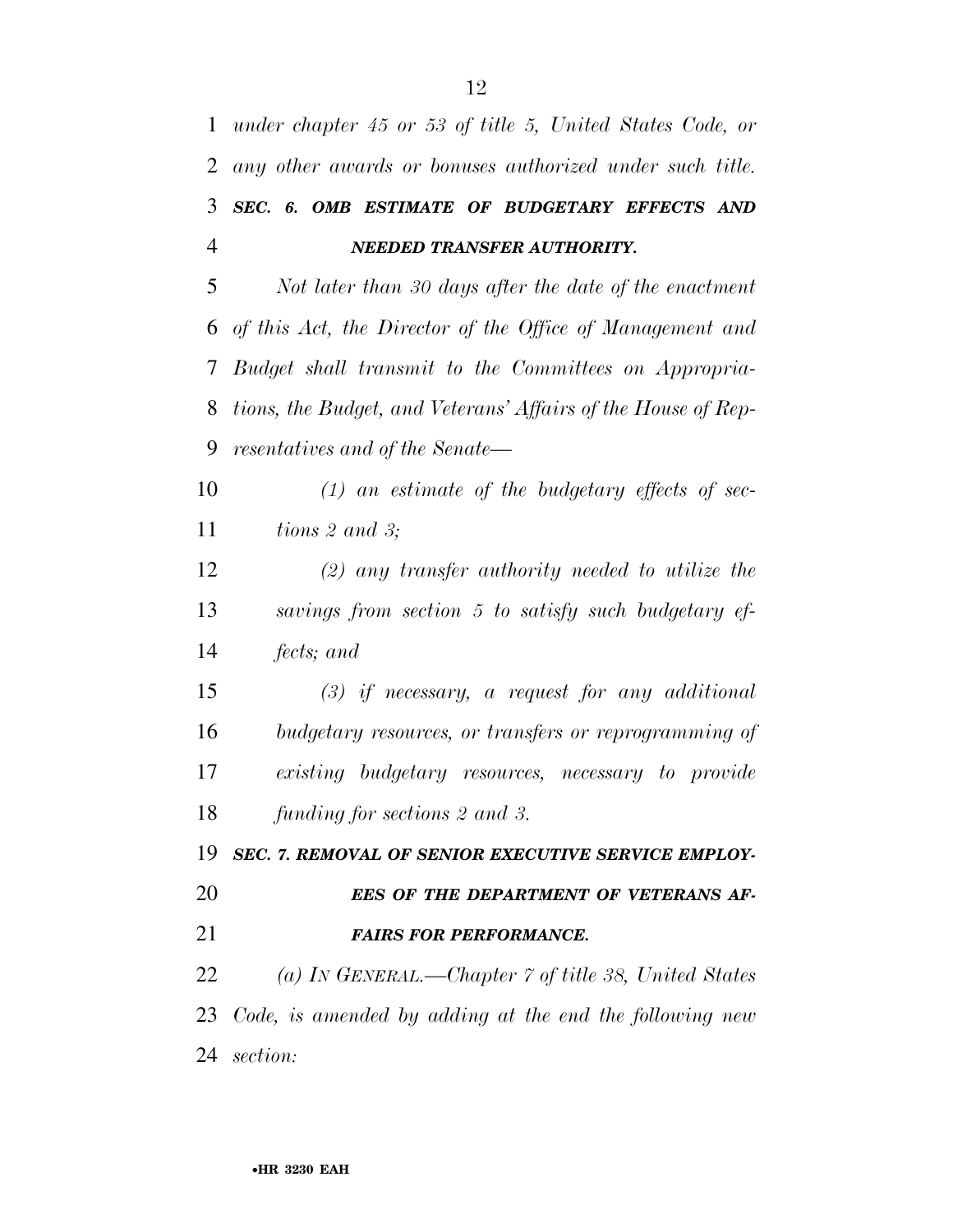*''(a) IN GENERAL.—Notwithstanding any other provi- sion of law, the Secretary may remove any individual from the Senior Executive Service if the Secretary determines the performance of the individual warrants such removal. If the Secretary so removes such an individual, the Secretary may—* 

 *''(1) remove the individual from Federal service; or* 

 *''(2) transfer the individual to a General Sched- ule position at any grade of the General Schedule the Secretary determines appropriate.* 

 *''(b) NOTICE TO CONGRESS.—Not later than 30 days after removing an individual from the Senior Executive Service under paragraph (1), the Secretary shall submit to the Committees on Veterans' Affairs of the Senate and House of Representatives notice in writing of such removal and the reason for such removal.* 

 *''(c) MANNER OF REMOVAL.—A removal under this section shall be done in the same manner as the removal of a professional staff member employed by a Member of Congress.''.*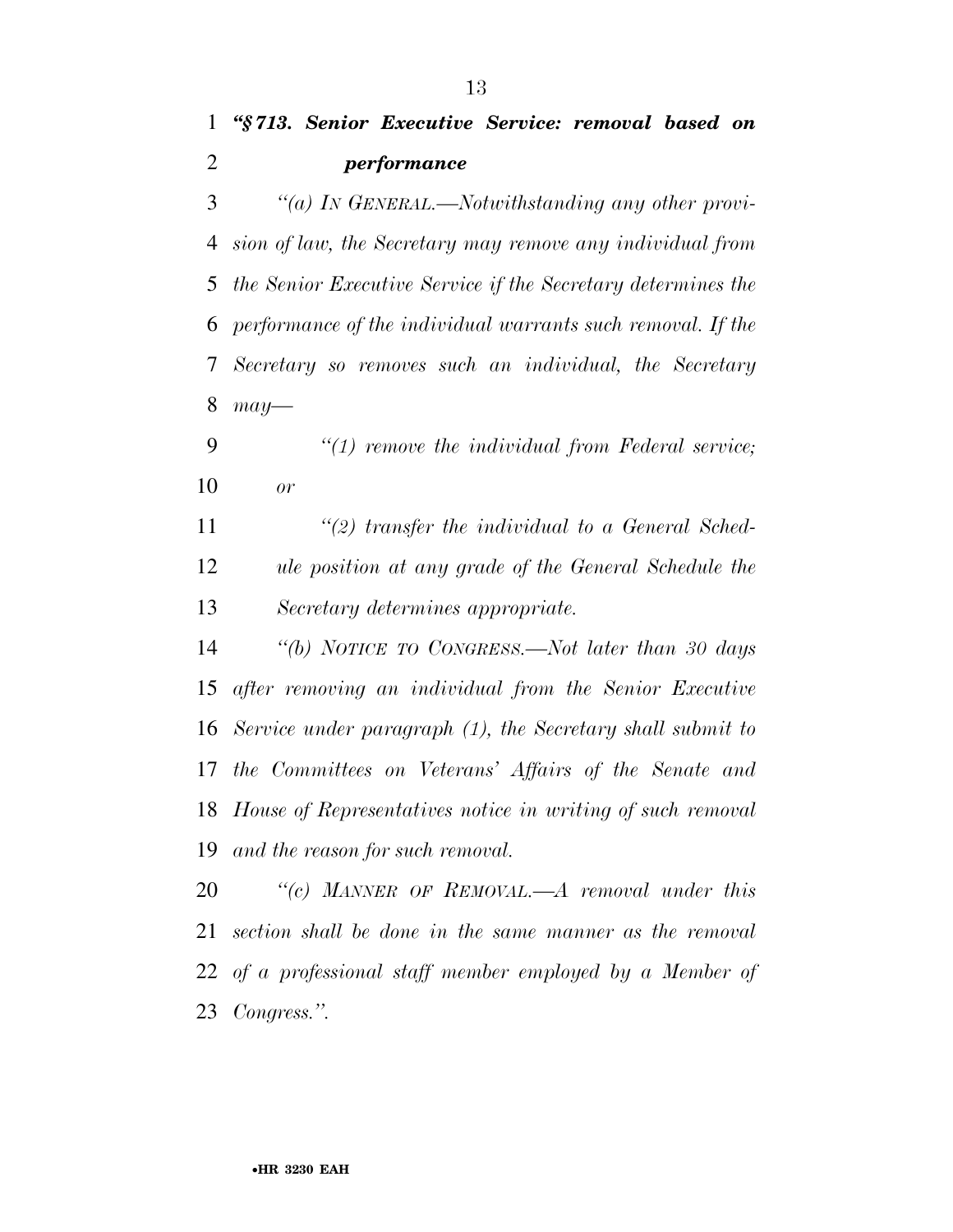*(b) CLERICAL AMENDMENT.—The table of sections at the beginning of such chapter is amended by adding at the end the following new item: ''713. Senior Executive Service: removal based on performance.''.* 

#### *SEC. 8. BUDGETARY EFFECTS OF ACT.*

 *The budgetary effects of this Act, for the purpose of complying with the Statutory Pay-As-You-Go Act of 2010, shall be determined by reference to the latest statement titled ''Budgetary Effects of PAYGO Legislation'' for this Act, submitted for printing in the Congressional Record by the Chairman of the House Budget Committee, provided that such statement has been submitted prior to the vote on pas-sage.* 

Attest:

*Clerk.*